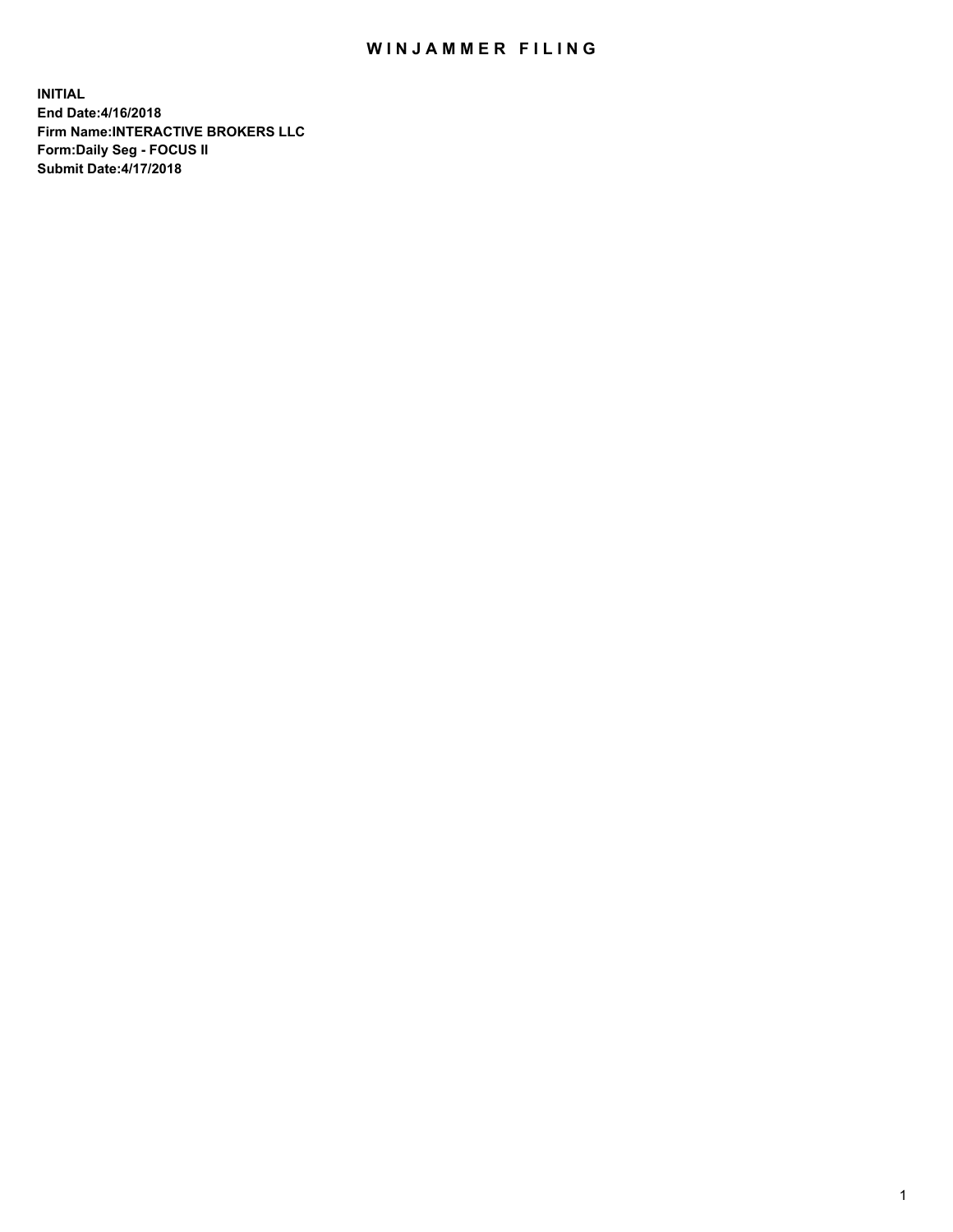## **INITIAL End Date:4/16/2018 Firm Name:INTERACTIVE BROKERS LLC Form:Daily Seg - FOCUS II Submit Date:4/17/2018 Daily Segregation - Cover Page**

| Name of Company<br><b>Contact Name</b><br><b>Contact Phone Number</b><br><b>Contact Email Address</b>                                                                                                                                                                                                                          | <b>INTERACTIVE BROKERS LLC</b><br><b>James Menicucci</b><br>203-618-8085<br>jmenicucci@interactivebrokers.c<br>om |
|--------------------------------------------------------------------------------------------------------------------------------------------------------------------------------------------------------------------------------------------------------------------------------------------------------------------------------|-------------------------------------------------------------------------------------------------------------------|
| FCM's Customer Segregated Funds Residual Interest Target (choose one):<br>a. Minimum dollar amount: ; or<br>b. Minimum percentage of customer segregated funds required:% ; or<br>c. Dollar amount range between: and; or<br>d. Percentage range of customer segregated funds required between: % and %.                       | $\overline{\mathbf{0}}$<br>0<br>155,000,000 245,000,000<br>00                                                     |
| FCM's Customer Secured Amount Funds Residual Interest Target (choose one):<br>a. Minimum dollar amount: ; or<br>b. Minimum percentage of customer secured funds required:%; or<br>c. Dollar amount range between: and; or<br>d. Percentage range of customer secured funds required between: % and %.                          | $\overline{\mathbf{0}}$<br>0<br>80,000,000 120,000,000<br>00                                                      |
| FCM's Cleared Swaps Customer Collateral Residual Interest Target (choose one):<br>a. Minimum dollar amount: ; or<br>b. Minimum percentage of cleared swaps customer collateral required:% ; or<br>c. Dollar amount range between: and; or<br>d. Percentage range of cleared swaps customer collateral required between:% and%. | $\overline{\mathbf{0}}$<br>$\overline{\mathbf{0}}$<br>00<br>0 <sub>0</sub>                                        |

Attach supporting documents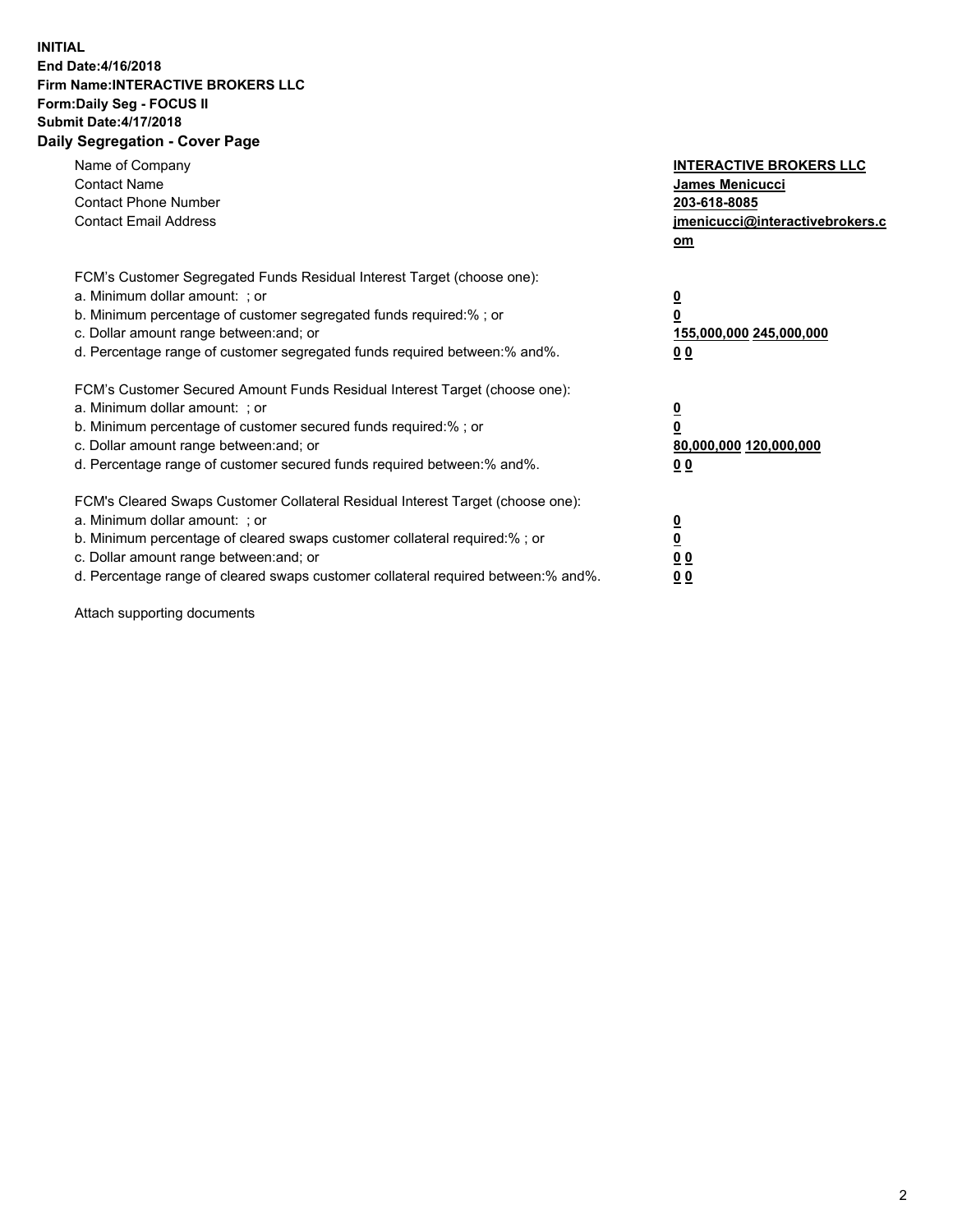## **INITIAL End Date:4/16/2018 Firm Name:INTERACTIVE BROKERS LLC Form:Daily Seg - FOCUS II Submit Date:4/17/2018 Daily Segregation - Secured Amounts**

|     | Daily Segregation - Secured Announts                                                                       |                                  |
|-----|------------------------------------------------------------------------------------------------------------|----------------------------------|
|     | Foreign Futures and Foreign Options Secured Amounts                                                        |                                  |
|     | Amount required to be set aside pursuant to law, rule or regulation of a foreign                           | $0$ [7305]                       |
|     | government or a rule of a self-regulatory organization authorized thereunder                               |                                  |
| 1.  | Net ledger balance - Foreign Futures and Foreign Option Trading - All Customers                            |                                  |
|     | A. Cash                                                                                                    | 448,175,501 [7315]               |
|     | B. Securities (at market)                                                                                  | $0$ [7317]                       |
| 2.  | Net unrealized profit (loss) in open futures contracts traded on a foreign board of trade                  | -12,326,775 [7325]               |
| 3.  | Exchange traded options                                                                                    |                                  |
|     | a. Market value of open option contracts purchased on a foreign board of trade                             | 58,003 [7335]                    |
|     | b. Market value of open contracts granted (sold) on a foreign board of trade                               | -32,541 [7337]                   |
| 4.  | Net equity (deficit) (add lines 1.2. and 3.)                                                               | 435,874,188 [7345]               |
| 5.  | Account liquidating to a deficit and account with a debit balances - gross amount                          | 21,470 [7351]                    |
|     | Less: amount offset by customer owned securities                                                           | 0 [7352] 21,470 [7354]           |
| 6.  | Amount required to be set aside as the secured amount - Net Liquidating Equity                             | 435,895,658 [7355]               |
|     | Method (add lines 4 and 5)                                                                                 |                                  |
| 7.  | Greater of amount required to be set aside pursuant to foreign jurisdiction (above) or line                | 435,895,658 [7360]               |
|     | 6.                                                                                                         |                                  |
|     | FUNDS DEPOSITED IN SEPARATE REGULATION 30.7 ACCOUNTS                                                       |                                  |
| 1.  | Cash in banks                                                                                              |                                  |
|     | A. Banks located in the United States                                                                      | 86,097,955 [7500]                |
|     | B. Other banks qualified under Regulation 30.7                                                             | 0 [7520] 86,097,955 [7530]       |
| 2.  | Securities                                                                                                 |                                  |
|     | A. In safekeeping with banks located in the United States                                                  | 371,350,785 [7540]               |
|     | B. In safekeeping with other banks qualified under Regulation 30.7                                         | 0 [7560] 371,350,785 [7570]      |
| 3.  | Equities with registered futures commission merchants                                                      |                                  |
|     | A. Cash                                                                                                    | $0$ [7580]                       |
|     | <b>B.</b> Securities                                                                                       | $0$ [7590]                       |
|     | C. Unrealized gain (loss) on open futures contracts                                                        | $0$ [7600]                       |
|     | D. Value of long option contracts                                                                          | $0$ [7610]                       |
|     | E. Value of short option contracts                                                                         | 0 [7615] 0 [7620]                |
| 4.  | Amounts held by clearing organizations of foreign boards of trade                                          |                                  |
|     | A. Cash                                                                                                    | $0$ [7640]                       |
|     | <b>B.</b> Securities                                                                                       | $0$ [7650]                       |
|     | C. Amount due to (from) clearing organization - daily variation                                            | $0$ [7660]                       |
|     | D. Value of long option contracts                                                                          | $0$ [7670]                       |
|     | E. Value of short option contracts                                                                         | 0 [7675] 0 [7680]                |
| 5.  | Amounts held by members of foreign boards of trade                                                         |                                  |
|     | A. Cash                                                                                                    | 103,891,498 [7700]               |
|     | <b>B.</b> Securities                                                                                       | $0$ [7710]                       |
|     | C. Unrealized gain (loss) on open futures contracts                                                        | <u>-4,459,305</u> [7720]         |
|     | D. Value of long option contracts                                                                          | 55,762 [7730]                    |
|     | E. Value of short option contracts                                                                         | -30,301 [7735] 99,457,654 [7740] |
| 6.  | Amounts with other depositories designated by a foreign board of trade                                     | 0 [7760]                         |
| 7.  | Segregated funds on hand                                                                                   | $0$ [7765]                       |
| 8.  | Total funds in separate section 30.7 accounts                                                              | 556,906,394 [7770]               |
| 9.  | Excess (deficiency) Set Aside for Secured Amount (subtract line 7 Secured Statement<br>Page 1 from Line 8) | 121,010,736 [7380]               |
| 10. | Management Target Amount for Excess funds in separate section 30.7 accounts                                | 80,000,000 [7780]                |
| 11. | Excess (deficiency) funds in separate 30.7 accounts over (under) Management Target                         | 41,010,736 [7785]                |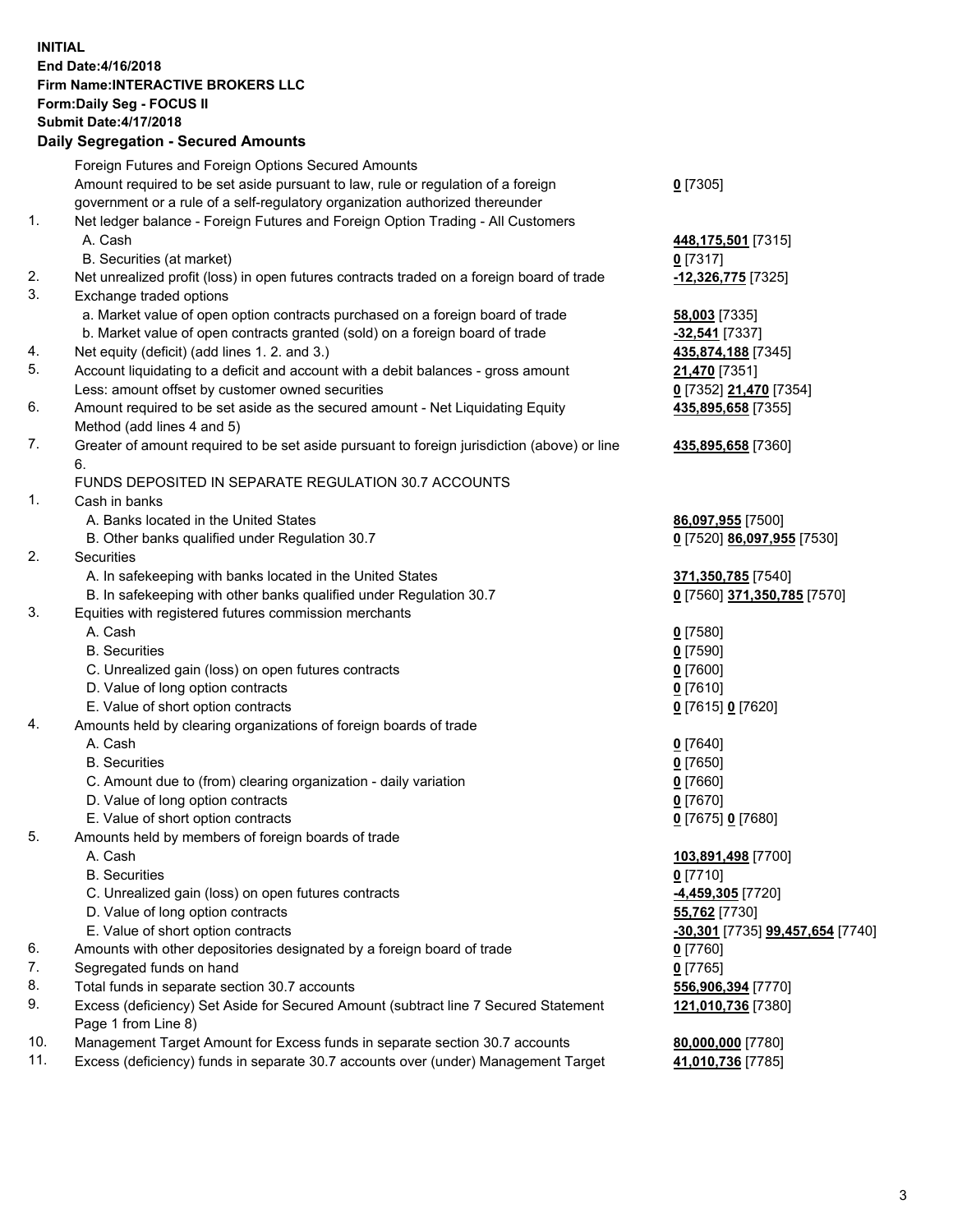**INITIAL End Date:4/16/2018 Firm Name:INTERACTIVE BROKERS LLC Form:Daily Seg - FOCUS II Submit Date:4/17/2018 Daily Segregation - Segregation Statement** SEGREGATION REQUIREMENTS(Section 4d(2) of the CEAct) 1. Net ledger balance A. Cash **4,051,936,045** [7010] B. Securities (at market) **0** [7020] 2. Net unrealized profit (loss) in open futures contracts traded on a contract market **44,990,530** [7030] 3. Exchange traded options A. Add market value of open option contracts purchased on a contract market **176,785,469** [7032] B. Deduct market value of open option contracts granted (sold) on a contract market **-198,509,615** [7033] 4. Net equity (deficit) (add lines 1, 2 and 3) **4,075,202,429** [7040] 5. Accounts liquidating to a deficit and accounts with debit balances - gross amount **230,229** [7045] Less: amount offset by customer securities **0** [7047] **230,229** [7050] 6. Amount required to be segregated (add lines 4 and 5) **4,075,432,658** [7060] FUNDS IN SEGREGATED ACCOUNTS 7. Deposited in segregated funds bank accounts A. Cash **195,814,549** [7070] B. Securities representing investments of customers' funds (at market) **3,004,636,742** [7080] C. Securities held for particular customers or option customers in lieu of cash (at market) **0** [7090] 8. Margins on deposit with derivatives clearing organizations of contract markets A. Cash **23,180,626** [7100] B. Securities representing investments of customers' funds (at market) **1,082,263,632** [7110] C. Securities held for particular customers or option customers in lieu of cash (at market) **0** [7120] 9. Net settlement from (to) derivatives clearing organizations of contract markets **-675,562** [7130] 10. Exchange traded options A. Value of open long option contracts **176,808,436** [7132] B. Value of open short option contracts **-198,552,823** [7133] 11. Net equities with other FCMs A. Net liquidating equity **0** [7140] B. Securities representing investments of customers' funds (at market) **0** [7160] C. Securities held for particular customers or option customers in lieu of cash (at market) **0** [7170] 12. Segregated funds on hand **0** [7150] 13. Total amount in segregation (add lines 7 through 12) **4,283,475,600** [7180] 14. Excess (deficiency) funds in segregation (subtract line 6 from line 13) **208,042,942** [7190] 15. Management Target Amount for Excess funds in segregation **155,000,000** [7194] **53,042,942** [7198]

16. Excess (deficiency) funds in segregation over (under) Management Target Amount Excess

4